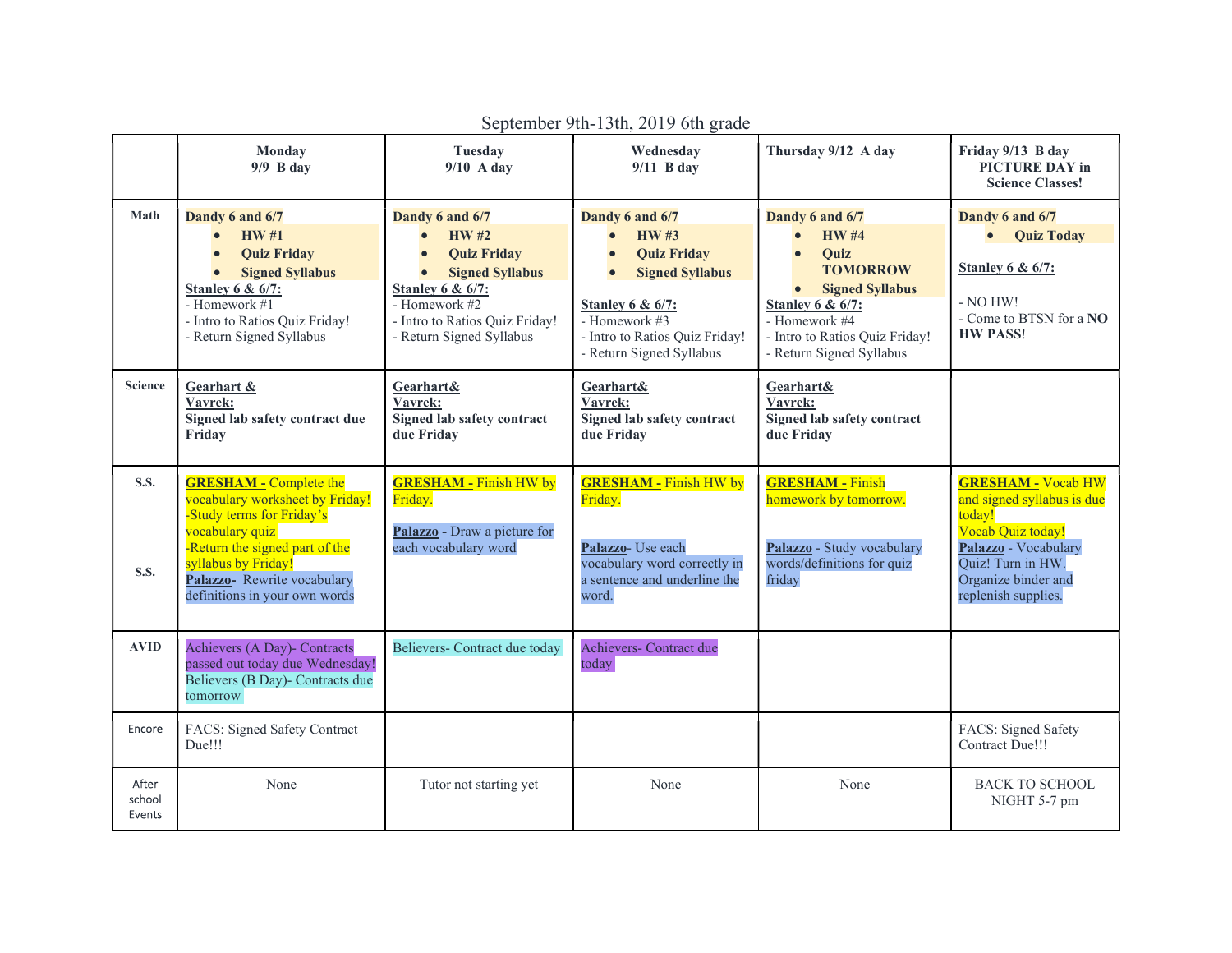## 7th Grade

|                                  | <b>Monday</b><br>$9/9$ B day                                             | Tuesday<br>$9/10$ A day                                                  | Wednesday<br>$9/11$ B day                                                 | Thursday<br>$9/12$ A day                                                 | Friday<br>$9/13$ B day<br><b>PICTURE DAY in</b><br><b>Science Classes!</b> |
|----------------------------------|--------------------------------------------------------------------------|--------------------------------------------------------------------------|---------------------------------------------------------------------------|--------------------------------------------------------------------------|----------------------------------------------------------------------------|
| <b>ELA</b>                       | <b>Welsh &amp; Randes:</b><br><b>Reading Log due Friday!</b>             | <b>Welsh &amp; Randes:</b><br><b>Reading Log due Friday!</b>             | <b>Welsh &amp; Randes:</b><br><b>Reading Log due Friday!</b>              | <b>Welsh &amp; Randes:</b><br><b>Reading Log due Friday!</b>             | <b>Welsh &amp; Randes:</b><br><b>Reading Log due</b><br><b>TODAY!</b>      |
| <b>Math</b>                      | Math 7 & 7/8: #101<br><b>Math Syllabus due</b><br><b>Friday!</b>         | Math 7 & 7/8: #102                                                       | Math 7 & 7/8: #103<br><b>Math 7/8: Graded Exit</b><br><b>Ticket Today</b> | Math 7 & 7/8: #104                                                       | Math 7 & 7/8:<br>*Syllabus Due*<br><b>Math 7/8 Quiz on Mon</b>             |
| <b>Science</b>                   | Maffett/<br>Chiavacci: Get lab safety<br>contract signed (Due<br>Friday) | Maffett/<br>Chiavacci: Get lab safety<br>contract signed (Due<br>Friday) | Maffett/<br>Chiavacci: Get lab safety<br>contract signed (Due<br>Friday)  | Maffett/<br>Chiavacci: Get lab safety<br>contract signed (Due<br>Friday) | Lab Safety Contracts<br>Due Today!!!                                       |
| <b>S.S.</b>                      | No Homework                                                              | Koellmer: Artifact Bag                                                   | Koellmer: Artifact Bag                                                    | Koellmer: Artifact Bag                                                   |                                                                            |
| <b>AVID</b>                      | Get contract Signed                                                      | A Day Signed Contract<br>Due                                             | <b>B</b> Day Signed Contract<br>Due                                       |                                                                          |                                                                            |
| <b>Encore</b>                    | FACS: Signed Safety<br>Contract Due!!!                                   |                                                                          |                                                                           | ZEGAS. PR7<br>Signed Safety contract<br>due!<br>Signed syllabus due.     | FACS: Signed Safety<br>Contract Due!!!                                     |
| After<br>school<br><b>Events</b> | None                                                                     | Tutoring not starting yet                                                | None                                                                      | None                                                                     | <b>BACK TO SCHOOL</b><br>NIGHT 5-7 pm                                      |